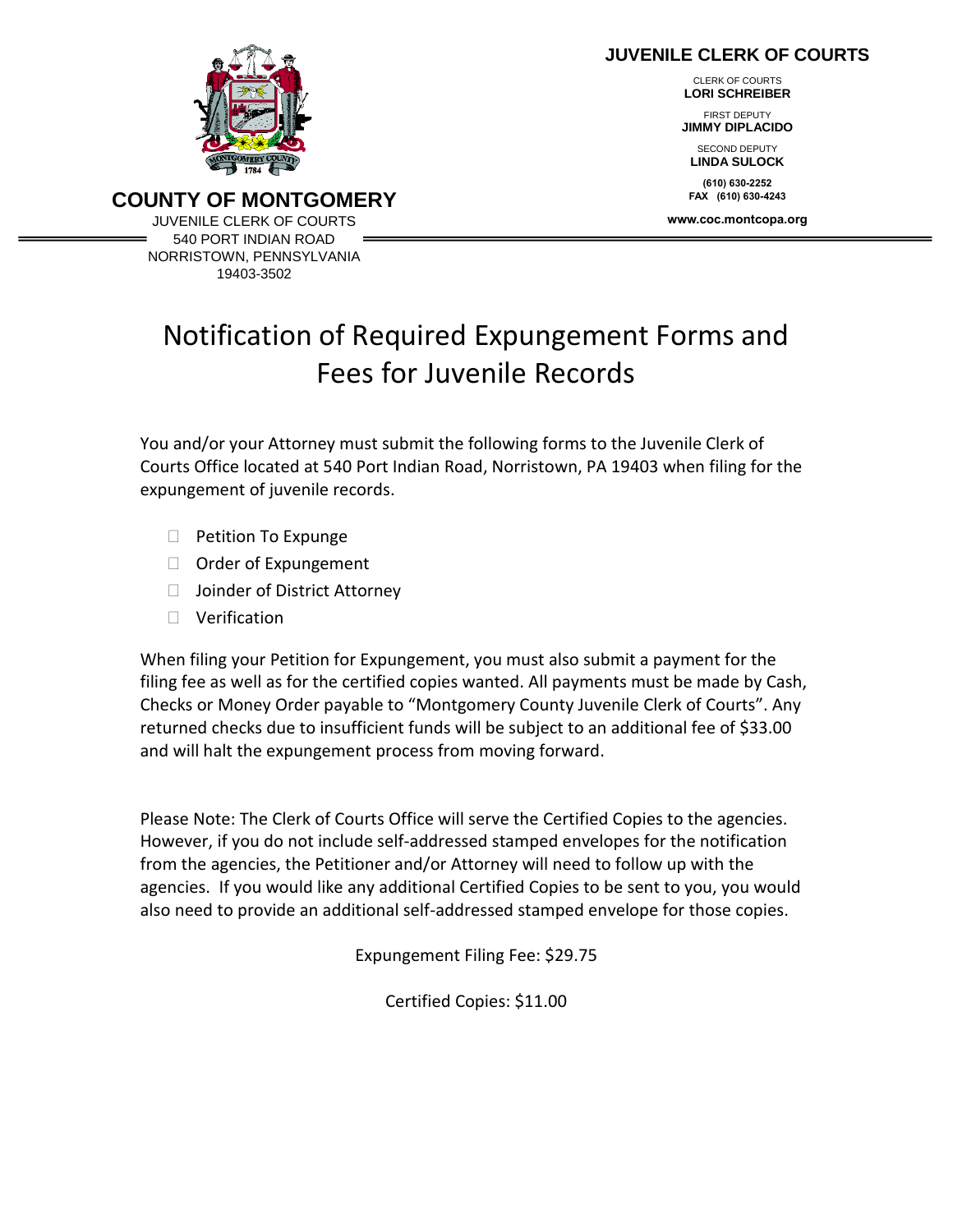#### Agencies

- 1. Arresting Police Department
- 2. Institutional Placements/Providers (if any) that the juvenile might have been placed with during his/her probationary period.
- 3. Montgomery County District Attorney's Office
- 4. Montgomery County Detectives Office
- 5. Juvenile Probation Department
- 6. Administrative Office of Pennsylvania Courts
- 7. Pennsylvania State Police Central Repository
- 8. Juvenile Court Judge's Commission

Each of the agencies listed above have an individual record of the juvenile. All the agencies above will require a certified copy of the Expungement Order (containing the judge's signature and the Court Seal), along with a document stating your client's vital information (juvenile's name, date of birth, social security number, Offense Tracking Number, DJ Docket Number, Magisterial District or Municipal Court Docket Number, Court of Common Pleas Docket Number, Specific Charges (to be expunged), Date of Arrest, Arresting Criminal Justice Agency, the Disposition, the Date of Disposition, and the Reason for Expungement). Also, they must each be notified of the names of the criminal justice agencies upon which certified copies of the Expungement Order shall be served.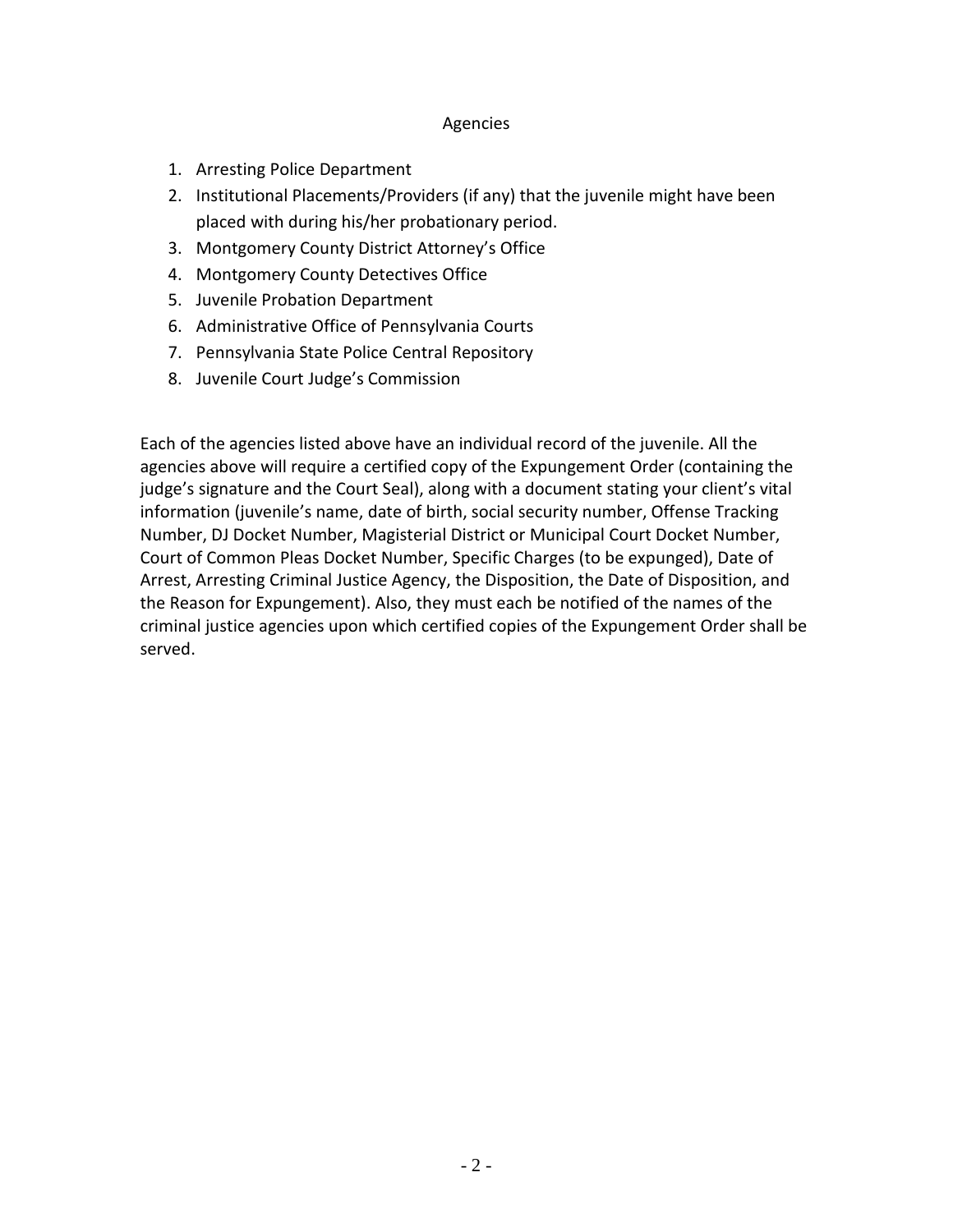### **OFFICE OF CLERK OF COURTS**

 CLERK OF COURTS **LORI SCHREIBER**

FIRST DEPUTY **JIMMY DIPLACIDO**

SECOND DEPUTY/ADMIN. ASST. **LINDA SULOCK**

**(610) 278-3346 FAX (610) 278-5188**

**www.coc.montcopa.org**

**COUNTY OF MONTGOMERY**

JUVENILE CLERK OF COURTS 540 PORT INDIAN ROAD NORRISTOWN, PENNSYLVANIA 19403-3502

**Costs Effective 1/1/2022**

# **EXPUNGEMENT CERTIFIED PACKETS:**

## **Certified Copies @ \$11.00 + Copies @ \$2.00 = \$13.00 each**

| <b>Expungement Certified Packets: Juvenile</b>           |    |                         |               |       |                 |        |                   |       |              |        |
|----------------------------------------------------------|----|-------------------------|---------------|-------|-----------------|--------|-------------------|-------|--------------|--------|
| Certified Copies $@$11.00 + Copies @$2.00 = $13.00$ each |    |                         |               |       |                 |        |                   |       |              |        |
|                                                          |    | <b>Certified Copies</b> | <b>Copies</b> |       | <b>Subtotal</b> |        | <b>Filing Fee</b> |       | <b>Total</b> |        |
| 1 Packet                                                 | \$ | 11.00                   | \$            | 2.00  | \$              | 13.00  | \$                | 29.75 | \$           | 42.75  |
| 2 Packets                                                | \$ | 22.00                   | \$            | 4.00  | \$              | 26.00  | \$                | 29.75 | \$           | 55.75  |
| 3 Packets                                                | \$ | 33.00                   | \$            | 6.00  | \$              | 39.00  | \$                | 29.75 | \$           | 68.75  |
| 4 Packets                                                | \$ | 44.00                   | \$            | 8.00  | \$              | 52.00  | \$                | 29.75 | \$           | 81.75  |
| 5 Packets                                                | \$ | 55.00                   | \$            | 10.00 | \$              | 65.00  | \$                | 29.75 | \$           | 94.75  |
| 6 Packets                                                | \$ | 66.00                   | \$            | 12.00 | \$              | 78.00  | \$                | 29.75 | \$           | 107.75 |
| 7 Packets                                                | \$ | 77.00                   | \$            | 14.00 | \$              | 91.00  | \$                | 29.75 | \$           | 120.75 |
| 8 Packets                                                | \$ | 88.00                   | \$            | 16.00 | \$              | 104.00 | \$                | 29.75 | \$           | 133.75 |
| 9 Packets                                                | \$ | 99.00                   | \$            | 18.00 | \$              | 117.00 | \$                | 29.75 | \$           | 146.75 |
| 10 Packets                                               | \$ | 110.00                  | \$            | 20.00 | \$              | 130.00 | \$                | 29.75 | \$           | 159.75 |
| 11 Packets                                               | \$ | 121.00                  | \$            | 22.00 | \$              | 143.00 | \$                | 29.75 | \$           | 172.75 |
| 12 Packets                                               | \$ | 132.00                  | \$            | 24.00 | \$              | 156.00 | \$                | 29.75 | \$           | 185.75 |
| 13 Packets                                               | \$ | 143.00                  | \$            | 26.00 | \$              | 169.00 | \$                | 29.75 | \$           | 198.75 |
| 14 Packets                                               | \$ | 154.00                  | \$            | 28.00 | \$              | 182.00 | \$                | 29.75 | \$           | 211.75 |
| 15 Packets                                               | \$ | 165.00                  | \$            | 30.00 | \$              | 195.00 | \$                | 29.75 | \$           | 224.75 |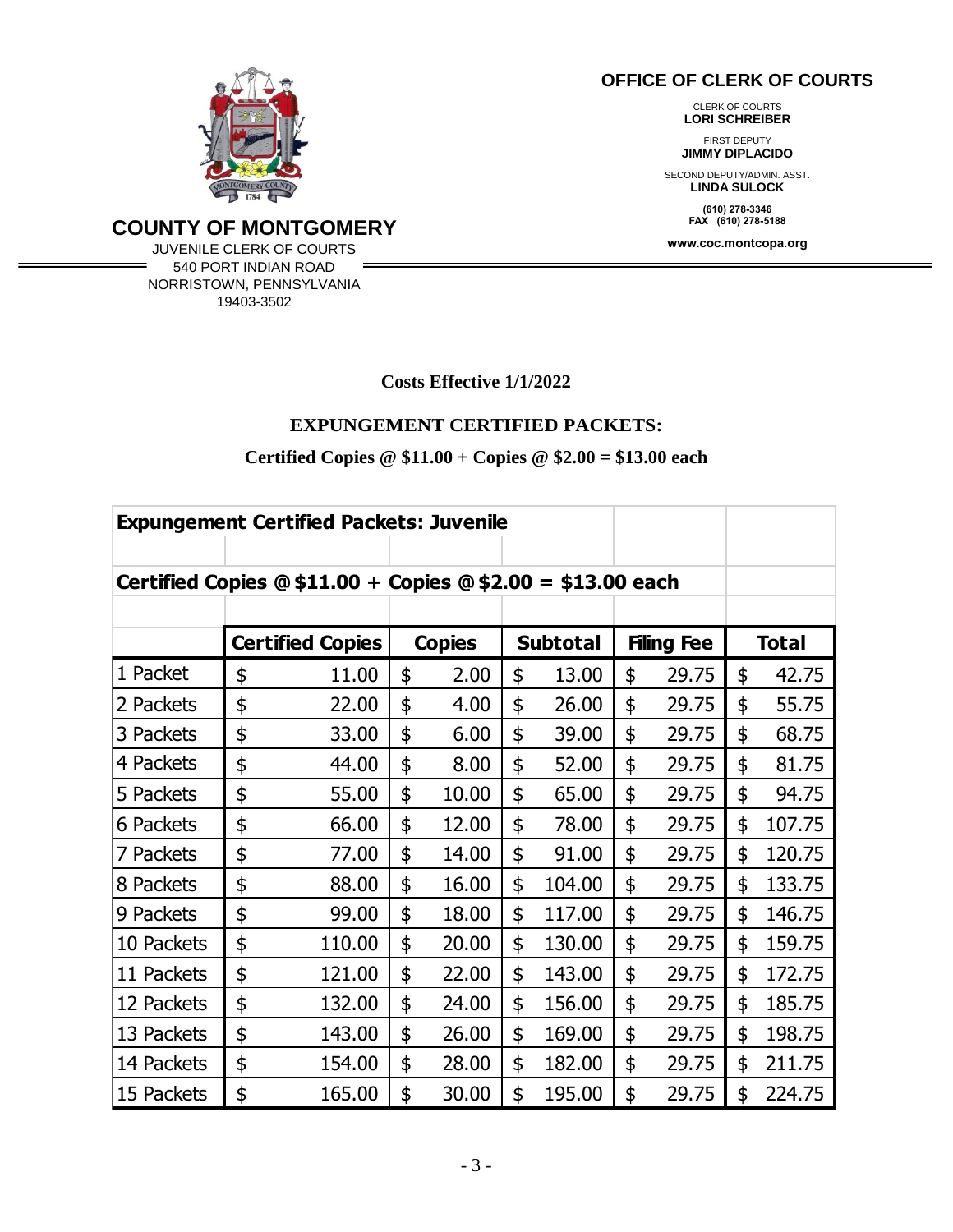### IN THE COURT OF COMMON PLEAS OF MONTGOMERY COUNTY, PENNSYLVANIA, JUVENILE DIVISION

IN THE INTEREST OF :

JUVENILE NO. :

#### PETITION TO EXPUNGE

TO THE HONORABLE, JUDGES OF THE SAID COURT:

The Petitioner (Juvenile's name), moves this Court pursuant to 18 Pa.C.S.A. § 9123 dismiss the charges against him and to order an expungement of his record in this matter for the following reasons:

- 1. The Petitioner resides at
- 2. On or about (date of arrest) Petitioner was arrested by the Police

Department and charged with offenses.

- 3. On (date of admission) Petition entered an admission to the charge/s of as set forth in the Court's Order of the same date which is attached hereto, made a part hereof and marked as Exhibit "A".
- 4. Petitioner has successfully completed all of the terms and conditions of his/her disposition.
- 5. Petitioner is years of age and has not been arrested since this incident.
- 6. The District Attorney's Office of Montgomery County has no objection to the Petition and joins in it as evidenced by its Joinder attached hereto.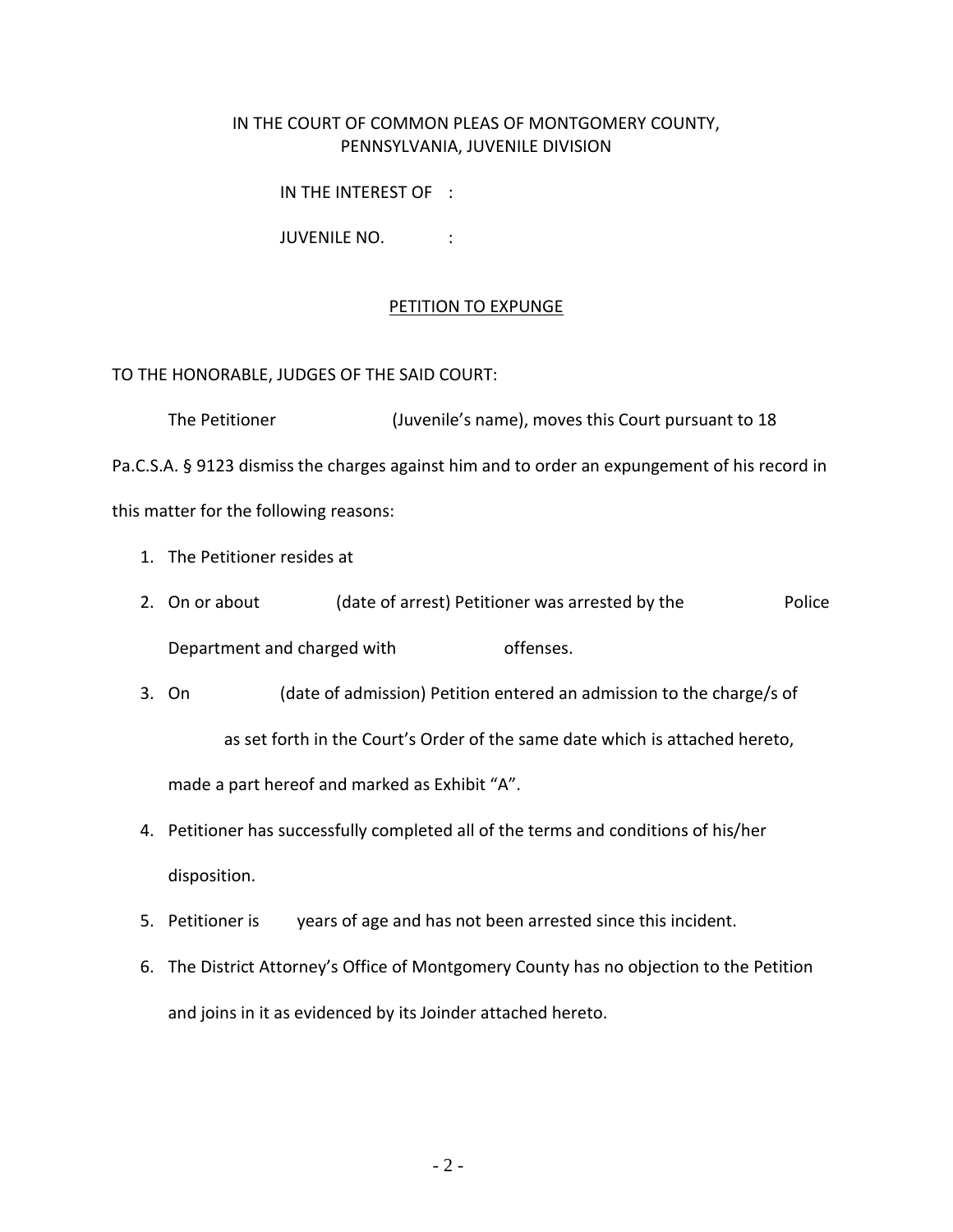WHEREFORE, your Petitioner respectfully requests your Honorable Court enter an Order for Expungement in the Juvenile/Petitioner's above-referenced case.

Respectfully Submitted,

\_\_\_\_\_\_\_\_\_\_\_\_\_\_\_\_\_\_\_\_

Juvenile's Signature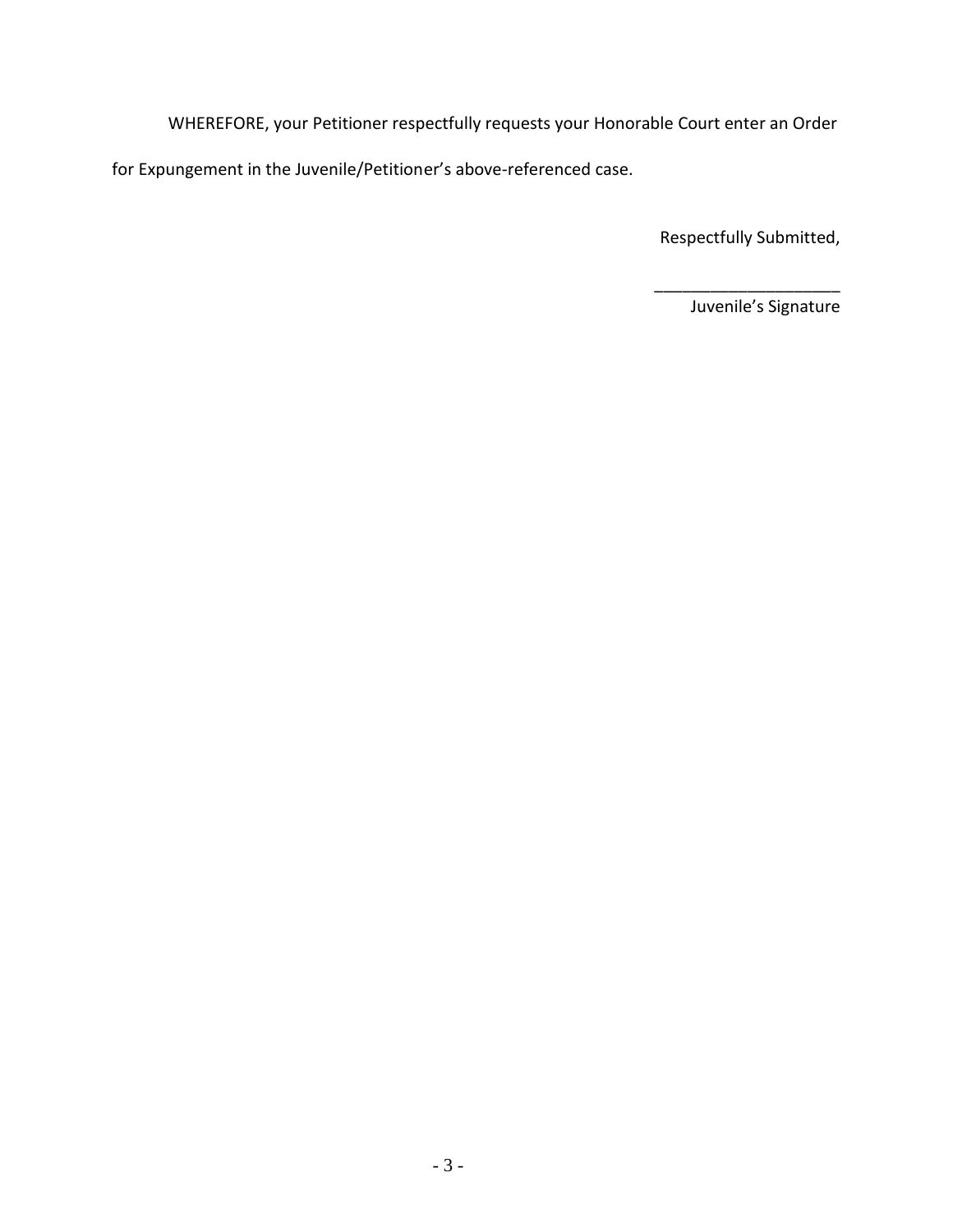## IN THE COURT OF COMMON PLEAS OF MONTGOMERY COUNTY, PENNSYLVANIA, JUVENILE DIVISION

IN THE INTEREST OF :

JUVENILE NO. :

#### ORDER

AND NOW, this day of 200 , upon motion of the Petitioner , Expungement of the above-referenced juvenile's (hereinafter "Juvenile") criminal record is hereby GRANTED.

It is hereby ORDERED and DECREED that the District Attorney's Office of Montgomery Country, Pennsylvania, the Juvenile Probation Department, the Juvenile Court, the Clerk of Courts of Montgomery County, and any other police department, office, agency or keeper of criminal records in this case, served with a copy of this Order, shall expunge and destroy all arrest records, files and any other documents pertaining to the arrest or prosecution indexed at the above number, in accordance with 18 Pa. C.S.A. § 9122 (c) and (d). It shall be the responsibility of the Juvenile/Petitioner to provide notice of the within Order, by certified copy thereof, to each and every office or agency, other than the Clerk of Courts of Montgomery County, Pennsylvania, which maintains a criminal record of the Juvenile subject to the within Order.

1. Juvenile's name:

Date of Birth:

Social Security Number: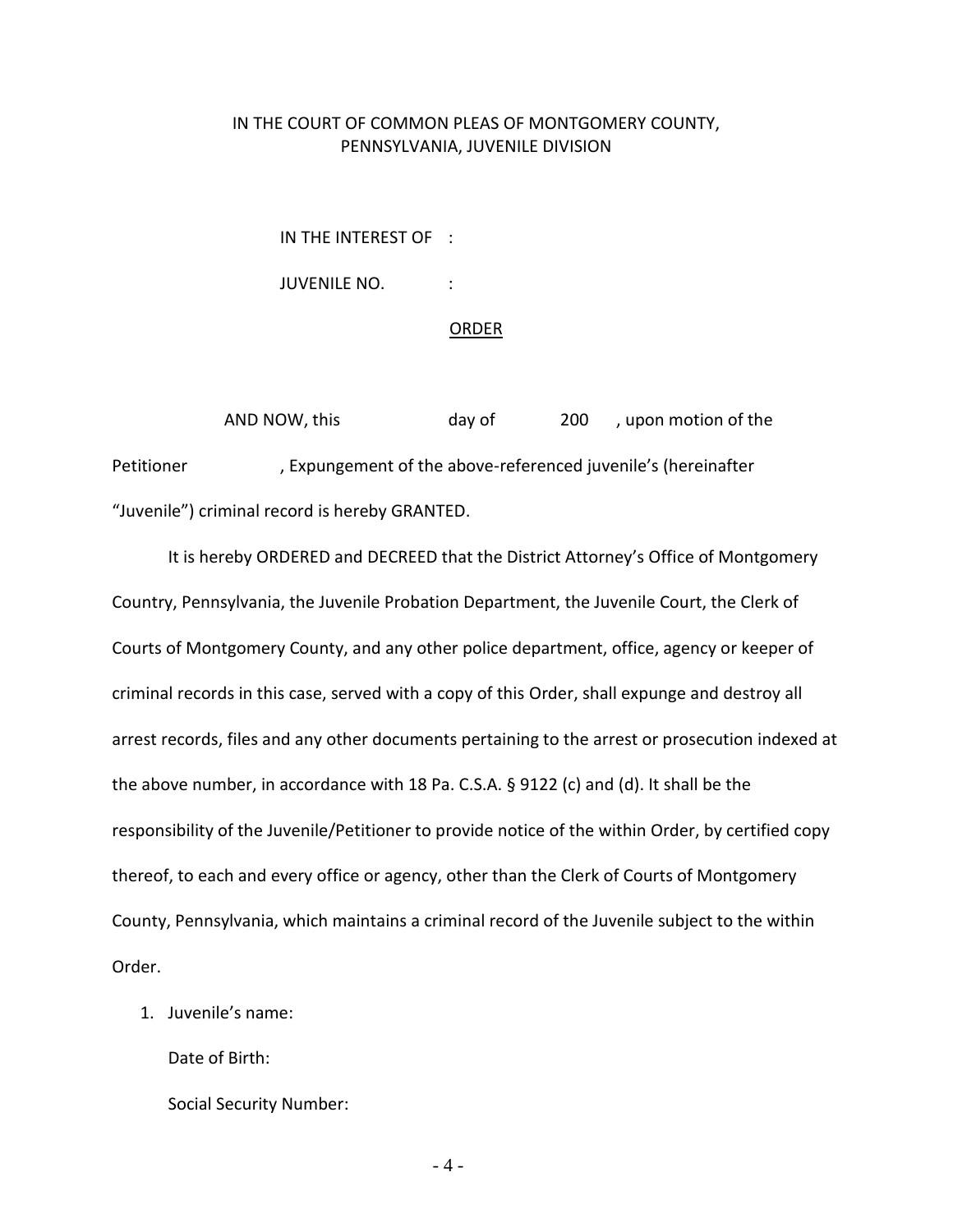2. Juvenile Number:

3. OTN Number:

4. Specific charges as they appear on the charging document to the expunged:

5. Date of Arrest:

6. Criminal Justice Agency which made the arrest:

7. Disposition:

Upon receipt of a duly certified copy of this Order, the aforesaid keepers of the criminal records shall: (a) expunge and destroy the official and unofficial arrest and other criminal records of the within juvenile concerning the within charges; (b) request, insofar as they are able, the return of such records as they have made available to Federal and other State agencies and shall destroy such records upon receipt thereof; and (c) file with the Court, within thirty (30) days of receipt of a copy of this Order, an Affidavit that such records have been expunged and destroyed, together with all copies of this Order in their possession.

The Bureau of Records and Identification Services of the Pennsylvania State Police, 1800 Elmerton Avenue, Harrisburg, Pennsylvania 17110, is hereby directed to request that the Federal Bureau of Investigation expunge the arrest information of the above individual, and shall provide the FBI complete descriptive information and sufficient data, such as FBI number or the arresting agency number. Upon completion of the expungement of the said arrest information, the FBI and the Bureau of Records and Identification Services shall comply with this Order by providing an Affidavit that such records have been expunged and destroyed.

- 5 -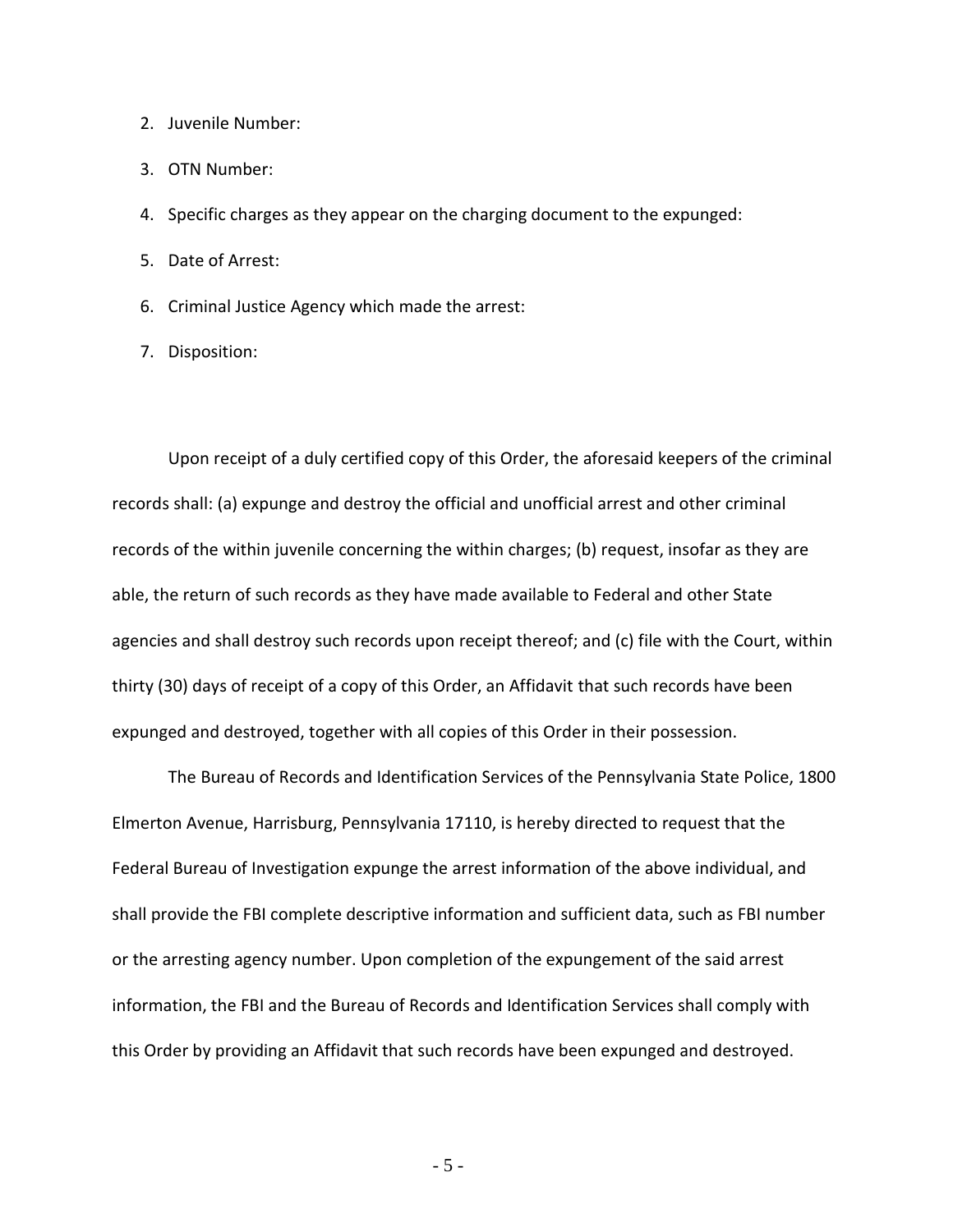The criminal justice agencies upon which copies of the Expungement Order shall be served are:

- a) Arresting agency, Police Department;
- b) Pennsylvania State Police, Central Repository;
- c) Montgomery County District Attorney's Office;
- d) Montgomery County Detectives Office;
- e) Juvenile Probation Department;
- f) Federal Bureau of Investigation;
- g) Administrative Office of Pennsylvania Courts.

BY THE COURT:

\_\_\_\_\_\_\_\_\_\_\_\_\_\_\_\_\_\_

J.